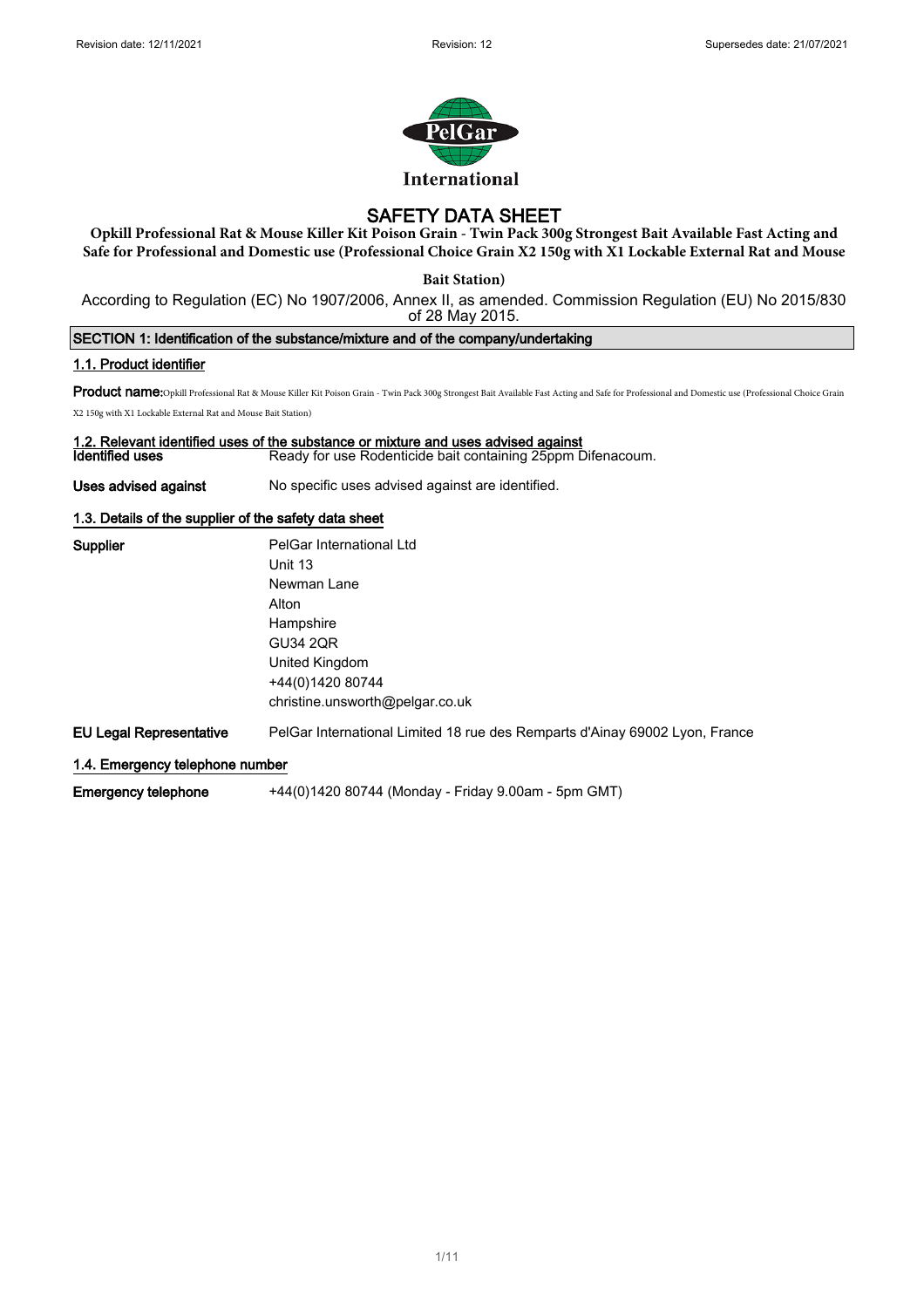| <b>National emergency telephone</b> Austria: +43 1 406 43 43            |
|-------------------------------------------------------------------------|
| Belgium: 070 245 245                                                    |
| Bulgaria: +359 2 9154 233                                               |
| Croatia: +3851 2348 342                                                 |
| <b>Cyprus: 1401</b>                                                     |
| Czech Republic: +420 224 919 293, +420 224 915 402                      |
| Denmark: +45 8212 1212                                                  |
| Estonia: 16662                                                          |
| Finland: 0800 147 111                                                   |
| France: +33 (0) 145 42 59 59                                            |
| Germany: +44 (0)1420 80744 (9am-5pm Monday- Friday GMT)                 |
| Greece: (0030) 2107793777                                               |
| Hungary: +36-80-201-199                                                 |
| Iceland: (+354) 543 1000 / 112                                          |
| Ireland: Members of Public: +353 (01) 809 2166. (8am-10pm daily)        |
| Ireland: Healthcare Professionals: +353 (01) 809 2566 (24 hour service) |
| Italy: 0382-24444                                                       |
| Latvia: +371 67042473                                                   |
| Liechtenstein: +44 (0)1420 80744 (9am-5pm Monday- Friday GMT)           |
| Lithuania: +370 (85) 2362052                                            |
| Luxembourg: 8002 5500                                                   |
| Malta: +44 (0)1420 80744 (9am-5pm Monday- Friday GMT)                   |
| Netherlands: +31(0)30 274 8888 Healthcare Professionals only            |
| Norway: 22 59 13 00                                                     |
| Poland: +44 (0)1420 80744 (9am-5pm Monday- Friday GMT)                  |
| Portugal: +351 800 250 250                                              |
| Romania: +40213183606                                                   |
| Slovakia: +421 2 5477 4166                                              |
| Slovenia: 112                                                           |
| Spain: +34 91 562 04 20                                                 |
| Sweden: 112 – Begär Giftinformation                                     |
|                                                                         |

## SECTION 2: Hazards identification

|  |  | 2.1. Classification of the substance or mixture |  |  |  |  |  |
|--|--|-------------------------------------------------|--|--|--|--|--|
|--|--|-------------------------------------------------|--|--|--|--|--|

| Classification (EC 1272/2008) |                  |
|-------------------------------|------------------|
| <b>Physical hazards</b>       | Not Classified   |
| Health hazards                | STOT RE 2 - H373 |
| <b>Environmental hazards</b>  | Not Classified   |
| 2.2. Label elements           |                  |

Hazard pictograms



Signal word Warning

Hazard statements **H373 May cause damage to organs (Blood)** through prolonged or repeated exposure.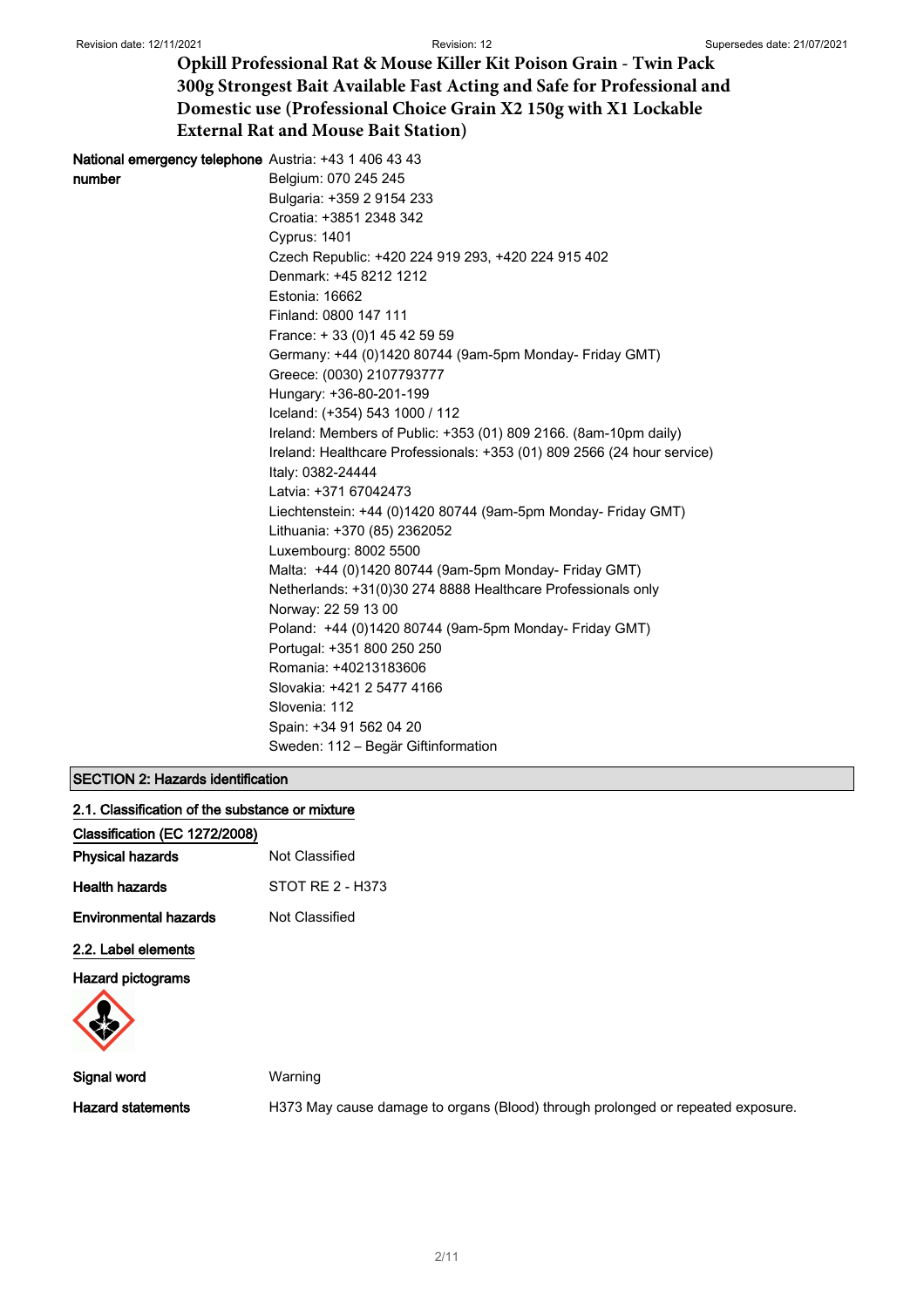| <b>Precautionary statements</b>   | P <sub>102</sub> Keep out of reach of children.                                                                                                                                                                                    |  |  |
|-----------------------------------|------------------------------------------------------------------------------------------------------------------------------------------------------------------------------------------------------------------------------------|--|--|
|                                   | P103 Read label before use.                                                                                                                                                                                                        |  |  |
|                                   | P262 Do not get in eyes, on skin, or on clothing.                                                                                                                                                                                  |  |  |
|                                   | P270 Do not eat, drink or smoke when using this product.                                                                                                                                                                           |  |  |
|                                   | P273 Avoid release to the environment.                                                                                                                                                                                             |  |  |
|                                   | P280 Wear protective gloves.                                                                                                                                                                                                       |  |  |
|                                   | P301+P310 IF SWALLOWED: Immediately call a POISON CENTER/ doctor.                                                                                                                                                                  |  |  |
|                                   | P314 Get medical advice/ attention if you feel unwell.                                                                                                                                                                             |  |  |
|                                   | P404 Store in a closed container.                                                                                                                                                                                                  |  |  |
|                                   | P405 Store locked up.                                                                                                                                                                                                              |  |  |
|                                   | P501 Dispose of contents/ container in accordance with national regulations.                                                                                                                                                       |  |  |
| Supplemental label<br>information | EUH 208 Contains 1, 2- Benzisothiazolin-3-one. May produce an allergic reaction.<br>Keep / Store away from foodstuffs, beverages and animal feeding stuffs.<br>Use of protective gloves is recommended for Professional users only |  |  |
| UFI                               | UFI: 7M00-E0H1-T003-1XMW                                                                                                                                                                                                           |  |  |

## 2.3. Other hazards

This product does not contain any substances classified as PBT or vPvB.

## SECTION 3: Composition/information on ingredients

| 3.2. Mixtures                                                                                                 |                                |
|---------------------------------------------------------------------------------------------------------------|--------------------------------|
| 2,2'-Iminodiethanol<br>CAS number: 111-42-2                                                                   | < 0.1%<br>EC number: 203-868-0 |
| Classification<br>Acute Tox. 4 - H302<br>Skin Irrit. 2 - H315<br>Eye Dam. 1 - H318<br><b>STOT RE 2 - H373</b> |                                |
| 1,2-BENZISOTHIAZOLIN-3-ONE                                                                                    |                                |
|                                                                                                               | < 0.1%                         |
| CAS number: 2634-33-5                                                                                         | EC number: 220-120-9           |
| M factor (Acute) = $1$                                                                                        |                                |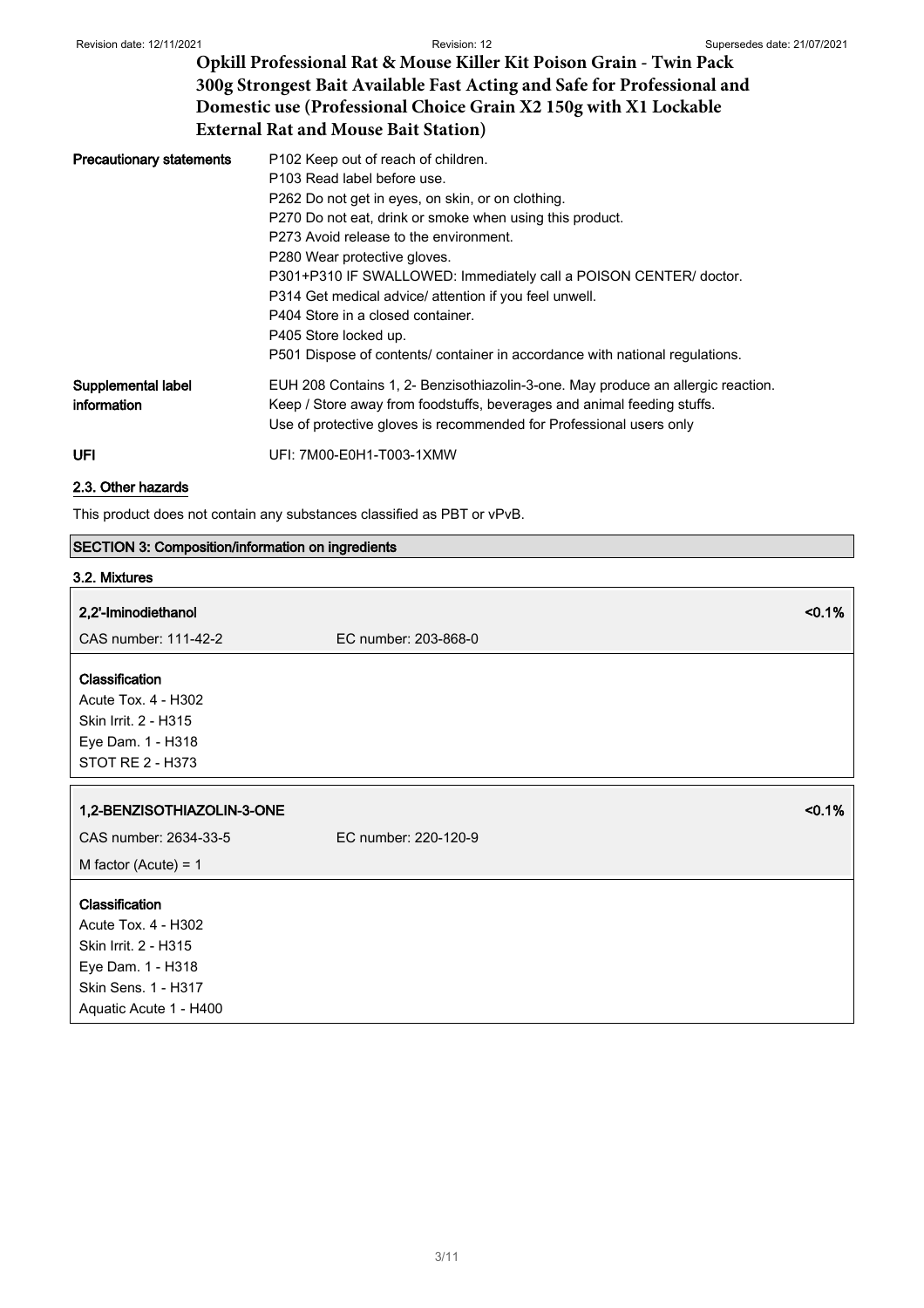| <b>DIFENACOUM (EU)</b>                                              |                           | 0.0025%   |
|---------------------------------------------------------------------|---------------------------|-----------|
| CAS number: 56073-07-5                                              | EC number: 259-978-4      |           |
| M factor (Acute) = $10$                                             | M factor (Chronic) = $10$ |           |
|                                                                     |                           |           |
| <b>Classification</b>                                               |                           |           |
| Acute Tox. 1 - H300                                                 |                           |           |
| Acute Tox. 1 - H310                                                 |                           |           |
| Acute Tox. 1 - H330                                                 |                           |           |
| Repr. 1B - H360D                                                    |                           |           |
| <b>STOT RE 1 - H372</b>                                             |                           |           |
| Aquatic Acute 1 - H400                                              |                           |           |
| Aquatic Chronic 1 - H410                                            |                           |           |
|                                                                     |                           |           |
| Denatonium Benzoate                                                 |                           | $< 0.1\%$ |
| CAS number: 3734-33-6                                               | EC number: 223-095-2      |           |
| Classification                                                      |                           |           |
| Acute Tox. 4 - H302                                                 |                           |           |
|                                                                     |                           |           |
| Aquatic Chronic 3 - H412                                            |                           |           |
| The full text for all hazard statements is displayed in Section 16. |                           |           |

## SECTION 4: First aid measures

## 4.1. Description of first aid measures

| General information               | In case of accident or if you feel unwell, seek medical advice immediately (show the label<br>where possible). Advice for Medical Doctors: Difenacoum is an indirect anti-coagulant.<br>Phytomenadione, Vitamin K, is antidotal. Determin prothrombin time not less than 18 hours<br>after consumption. If elevated, administer Vitamin K1 until prothrombin time normalises.<br>Continue determination of prothrombin time for two weeks after withdrawal of antidote and<br>resume treatment if elevation occurs in that time. |
|-----------------------------------|----------------------------------------------------------------------------------------------------------------------------------------------------------------------------------------------------------------------------------------------------------------------------------------------------------------------------------------------------------------------------------------------------------------------------------------------------------------------------------------------------------------------------------|
| Inhalation                        | Unlikely to present an inhalation hazard unless excessive dust is present. Move to fresh air.<br>Obtain medical advice immediately. Move affected person to fresh air and keep warm and at<br>rest in a position comfortable for breathing. Loosen tight clothing such as collar, tie or belt. Get<br>medical attention if symptoms are severe or persist.                                                                                                                                                                       |
| Ingestion                         | Rinse mouth thoroughly with water. Do not induce vomiting. Get medical attention<br>immediately.                                                                                                                                                                                                                                                                                                                                                                                                                                 |
| <b>Skin contact</b>               | May cause irritation to susceptible persons. Immediately take off all contaminated clothing.<br>Wash immediately with plenty of soap and water and seek medical advice                                                                                                                                                                                                                                                                                                                                                           |
| Eye contact                       | May cause eye irritation to susceptible persons. Rinse immediately with plenty of water and<br>seek medical advice. Rinse cautiously with water for several minutes. Get medical attention if<br>irritation persists after washing.                                                                                                                                                                                                                                                                                              |
| <b>Protection of first aiders</b> | First aid personnel should wear appropriate protective equipment during any rescue.                                                                                                                                                                                                                                                                                                                                                                                                                                              |
|                                   | 4.2. Most important symptoms and effects, both acute and delayed                                                                                                                                                                                                                                                                                                                                                                                                                                                                 |
| <b>General information</b>        | The severity of the symptoms described will vary dependent on the concentration and the<br>length of exposure.                                                                                                                                                                                                                                                                                                                                                                                                                   |
| Inhalation                        | Unlikely to present an inhalation hazard. If symptoms develop move the exposed person to<br>fresh air. Immediately obtain medical advice.                                                                                                                                                                                                                                                                                                                                                                                        |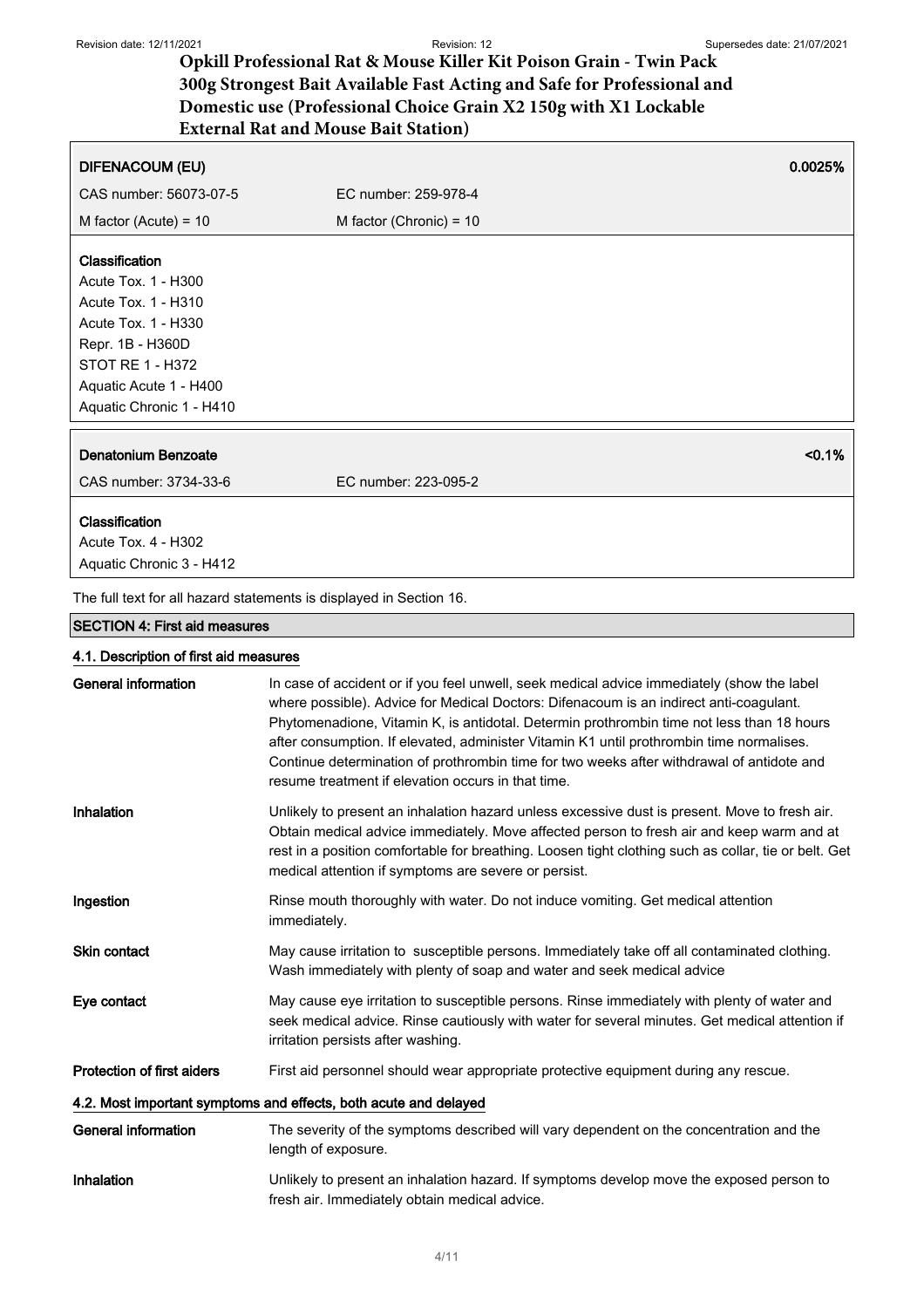| Revision date: 12/11/2021                                                | Revision: 12<br>Supersedes date: 21/07/2021                                                                                                                                                                                                                                                                                                                                                                                                 |  |  |
|--------------------------------------------------------------------------|---------------------------------------------------------------------------------------------------------------------------------------------------------------------------------------------------------------------------------------------------------------------------------------------------------------------------------------------------------------------------------------------------------------------------------------------|--|--|
|                                                                          | Opkill Professional Rat & Mouse Killer Kit Poison Grain - Twin Pack<br>300g Strongest Bait Available Fast Acting and Safe for Professional and<br>Domestic use (Professional Choice Grain X2 150g with X1 Lockable<br><b>External Rat and Mouse Bait Station)</b>                                                                                                                                                                           |  |  |
| Ingestion                                                                | Rinse mouth. Do NOT induce vomiting. Call a doctor immediately.                                                                                                                                                                                                                                                                                                                                                                             |  |  |
| <b>Skin contact</b>                                                      | Prolonged contact may cause dryness of the skin.                                                                                                                                                                                                                                                                                                                                                                                            |  |  |
| Eye contact                                                              | No specific symptoms known. May be slightly irritating to eyes.                                                                                                                                                                                                                                                                                                                                                                             |  |  |
|                                                                          | 4.3. Indication of any immediate medical attention and special treatment needed                                                                                                                                                                                                                                                                                                                                                             |  |  |
| Notes for the doctor                                                     | Treat symptomatically.                                                                                                                                                                                                                                                                                                                                                                                                                      |  |  |
| <b>SECTION 5: Firefighting measures</b>                                  |                                                                                                                                                                                                                                                                                                                                                                                                                                             |  |  |
| 5.1. Extinguishing media                                                 |                                                                                                                                                                                                                                                                                                                                                                                                                                             |  |  |
| Suitable extinguishing media                                             | The product is not flammable. Extinguish with alcohol-resistant foam, carbon dioxide, dry<br>powder or water fog. Use fire-extinguishing media suitable for the surrounding fire.                                                                                                                                                                                                                                                           |  |  |
| Unsuitable extinguishing<br>media                                        | Do not use water jet as an extinguisher, as this will spread the fire.                                                                                                                                                                                                                                                                                                                                                                      |  |  |
|                                                                          | 5.2. Special hazards arising from the substance or mixture                                                                                                                                                                                                                                                                                                                                                                                  |  |  |
| Specific hazards                                                         | None known.                                                                                                                                                                                                                                                                                                                                                                                                                                 |  |  |
| <b>Hazardous combustion</b><br>products                                  | Thermal decomposition or combustion products may include the following substances:<br>Harmful gases or vapours.                                                                                                                                                                                                                                                                                                                             |  |  |
| 5.3. Advice for firefighters                                             |                                                                                                                                                                                                                                                                                                                                                                                                                                             |  |  |
| Protective actions during<br>firefighting                                | Avoid breathing fire gases or vapours. Evacuate area. Cool containers exposed to heat with<br>water spray and remove them from the fire area if it can be done without risk. Cool containers<br>exposed to flames with water until well after the fire is out.                                                                                                                                                                              |  |  |
| Special protective equipment<br>for firefighters                         | Wear positive-pressure self-contained breathing apparatus (SCBA) and appropriate protective<br>clothing. Firefighter's clothing conforming to European standard EN469 (including helmets,<br>protective boots and gloves) will provide a basic level of protection for chemical incidents.                                                                                                                                                  |  |  |
| <b>SECTION 6: Accidental release measures</b>                            |                                                                                                                                                                                                                                                                                                                                                                                                                                             |  |  |
| 6.1. Personal precautions, protective equipment and emergency procedures |                                                                                                                                                                                                                                                                                                                                                                                                                                             |  |  |
| <b>Personal precautions</b>                                              | Wear protective clothing as described in Section 8 of this safety data sheet. No action shall be<br>taken without appropriate training or involving any personal risk.                                                                                                                                                                                                                                                                      |  |  |
| 6.2. Environmental precautions                                           |                                                                                                                                                                                                                                                                                                                                                                                                                                             |  |  |
| <b>Environmental precautions</b>                                         | Avoid discharge into drains or watercourses or onto the ground.                                                                                                                                                                                                                                                                                                                                                                             |  |  |
| 6.3. Methods and material for containment and cleaning up                |                                                                                                                                                                                                                                                                                                                                                                                                                                             |  |  |
| Methods for cleaning up                                                  | Wear protective clothing as described in Section 8 of this safety data sheet. Clear up spills<br>immediately and dispose of waste safely. Collect spillage with a shovel and broom, or similar<br>and reuse, if possible. Collect and place in suitable waste disposal containers and seal<br>securely. Flush contaminated area with plenty of water. Wash thoroughly after dealing with a<br>spillage. For waste disposal, see Section 13. |  |  |
| 6.4. Reference to other sections                                         |                                                                                                                                                                                                                                                                                                                                                                                                                                             |  |  |
| Reference to other sections                                              | For personal protection, see Section 8. See Section 11 for additional information on health<br>hazards. See Section 12 for additional information on ecological hazards. For waste disposal,<br>see Section 13.                                                                                                                                                                                                                             |  |  |
| <b>SECTION 7: Handling and storage</b>                                   |                                                                                                                                                                                                                                                                                                                                                                                                                                             |  |  |
|                                                                          |                                                                                                                                                                                                                                                                                                                                                                                                                                             |  |  |

# 7.1. Precautions for safe handling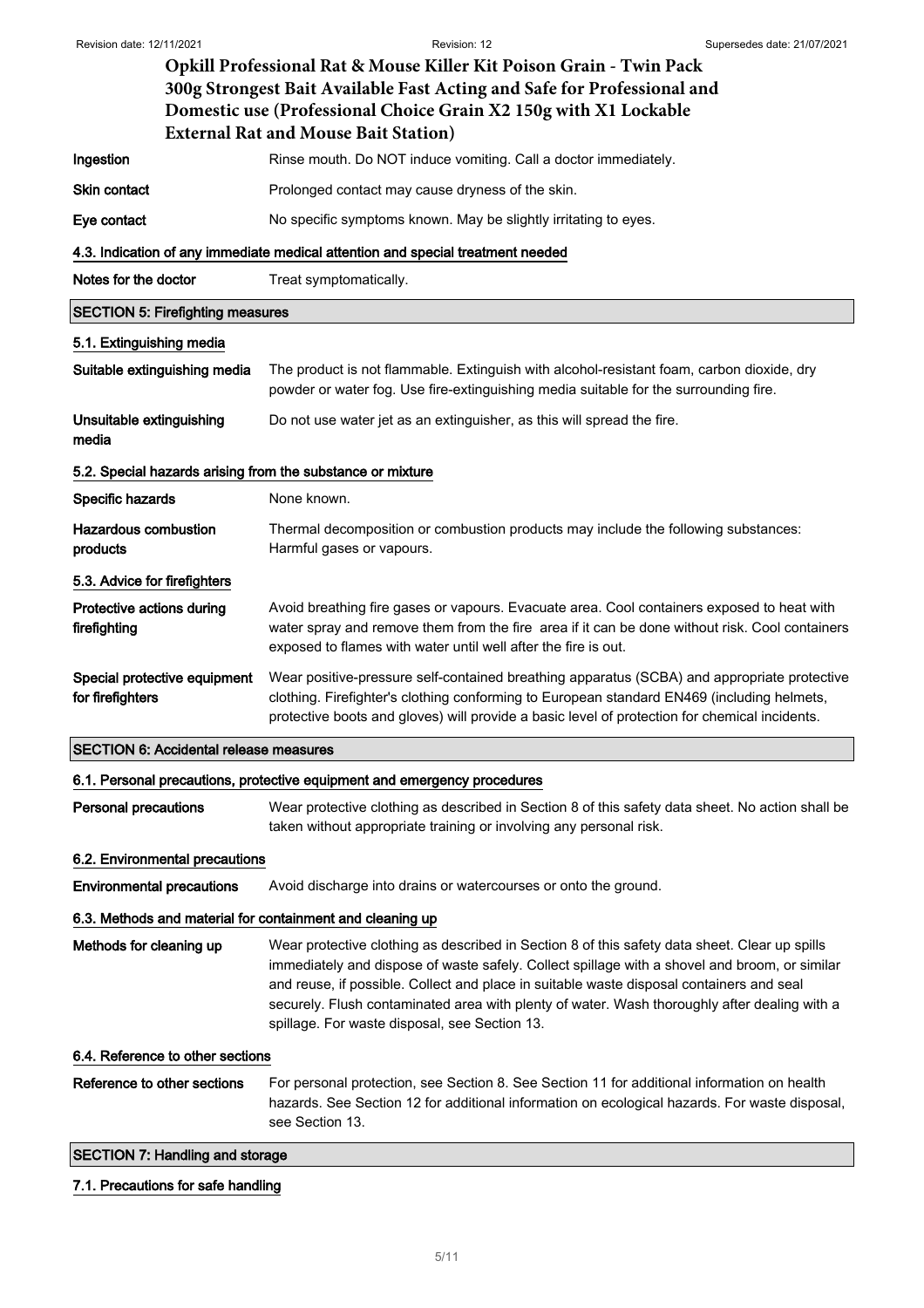|                                                                                                             | <b>External Rat and Mouse Bait Station</b> )                                                                                                                                                                                                                                                                                               |
|-------------------------------------------------------------------------------------------------------------|--------------------------------------------------------------------------------------------------------------------------------------------------------------------------------------------------------------------------------------------------------------------------------------------------------------------------------------------|
| <b>Usage precautions</b>                                                                                    | Read and follow manufacturer's recommendations. Wear protective clothing as described in<br>Section 8 of this safety data sheet. Keep away from food, drink and animal feeding stuffs.<br>Keep container tightly sealed when not in use. Keep away from heat, hot surfaces, sparks,<br>open flames and other ignition sources. No smoking. |
| Advice on general<br>occupational hygiene                                                                   | Wash promptly if skin becomes contaminated. Take off contaminated clothing. Wash<br>contaminated clothing before reuse.                                                                                                                                                                                                                    |
|                                                                                                             | 7.2. Conditions for safe storage, including any incompatibilities                                                                                                                                                                                                                                                                          |
| <b>Storage precautions</b>                                                                                  | Keep out of the reach of children. Keep away from food, drink and animal feeding stuffs. Keep<br>only in the original container. Keep container tightly closed, in a cool, well ventilated place.<br>Keep containers upright. Protect containers from damage.                                                                              |
| Storage class                                                                                               | Unspecified storage.                                                                                                                                                                                                                                                                                                                       |
| 7.3. Specific end use(s)                                                                                    |                                                                                                                                                                                                                                                                                                                                            |
| Specific end use(s)                                                                                         | The identified uses for this product are detailed in Section 1.2.                                                                                                                                                                                                                                                                          |
| Usage description                                                                                           | Ready to use Rodenticide bait containing 25ppm Difenacoum.                                                                                                                                                                                                                                                                                 |
| <b>SECTION 8: Exposure controls/Personal protection</b>                                                     |                                                                                                                                                                                                                                                                                                                                            |
| 8.1. Control parameters<br>Occupational exposure limits<br>Propane-1,2-diol (Propane-1,2-diol Particulates) | WEL 8-Hr limit mg/M3: 10                                                                                                                                                                                                                                                                                                                   |
|                                                                                                             | Propane-1,2-diol (Propane-1,2-diol total vapour and particulates)<br>WEL 8-Hr limit ppm: 150                                                                                                                                                                                                                                               |
|                                                                                                             | WEL 8Hr limit mg/M3: 474                                                                                                                                                                                                                                                                                                                   |
| Whole Wheat Grain WEL 8-hr limit mg/m3: 10 (grain dust)<br>WEL 15 min limit mg/m3: 30 (grain dust)          |                                                                                                                                                                                                                                                                                                                                            |
| 8.2. Exposure controls                                                                                      |                                                                                                                                                                                                                                                                                                                                            |
| Appropriate engineering<br>controls                                                                         | Provide adequate ventilation.                                                                                                                                                                                                                                                                                                              |
| Personal protection                                                                                         | Keep away from food stuffs.                                                                                                                                                                                                                                                                                                                |
| Eye/face protection                                                                                         | No specific eye protection required during normal use. Avoid contact with eyes.                                                                                                                                                                                                                                                            |
| Hand protection                                                                                             | Suitable chemical resistant gloves are recommended for professional users.                                                                                                                                                                                                                                                                 |
| Other skin and body<br>protection                                                                           | Personal protective equipment for the body should be selected based on the task being<br>performed and the risks involved.                                                                                                                                                                                                                 |

Respiratory protection No specific recommendations. Provide adequate ventilation.

Environmental exposure Keep container tightly sealed when not in use. Avoid release to the environment.

Wash contaminated clothing before reuse.

Hygiene measures Wash hands thoroughly after handling. Do not eat, drink or smoke when using this product.

controls

## SECTION 9: Physical and chemical properties

## 9.1. Information on basic physical and chemical properties

| Appearance      | Whole wheat granules.     |
|-----------------|---------------------------|
| Colour          | Blue.                     |
| Odour           | Slight.                   |
| Odour threshold | No information available. |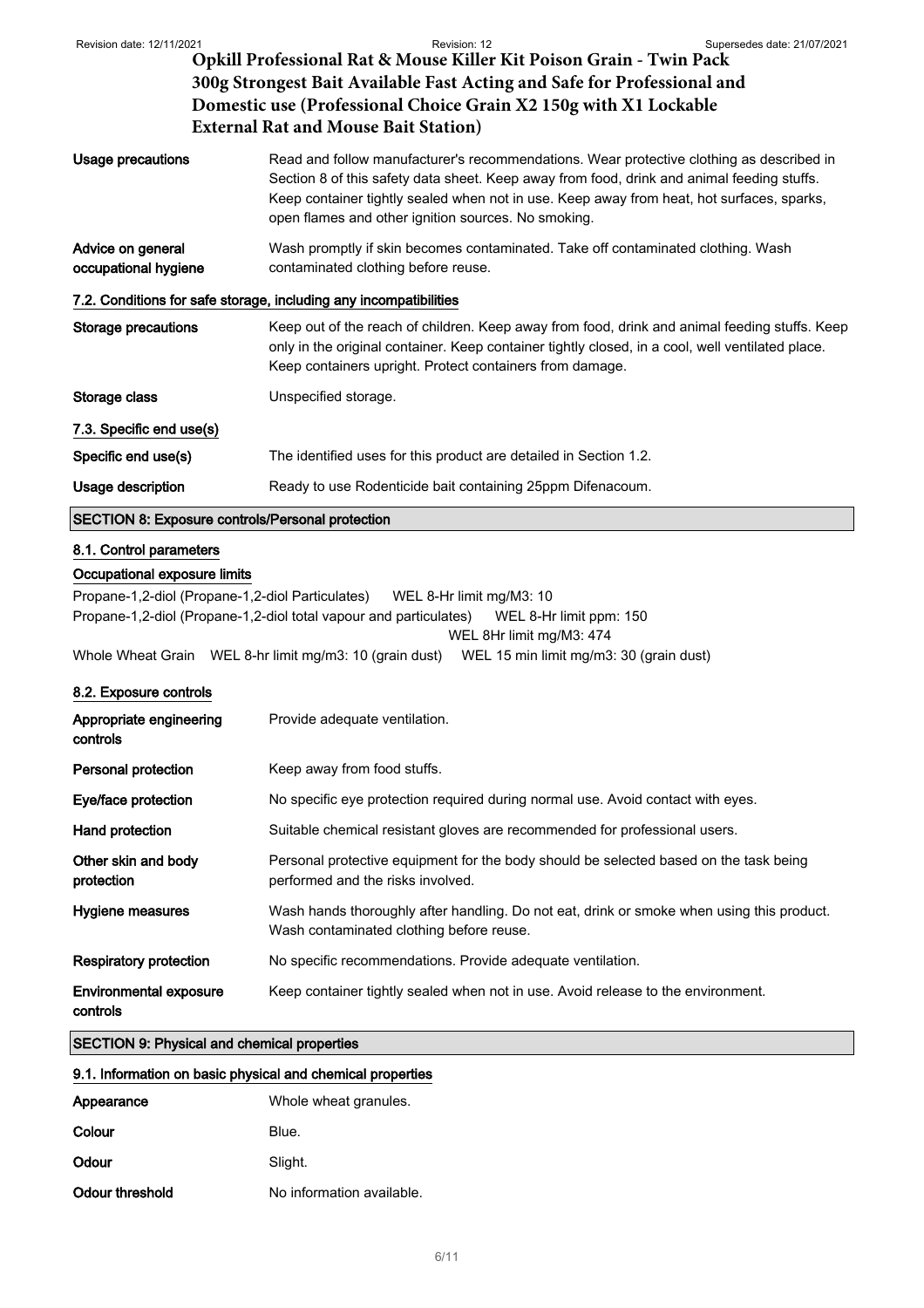| pH                                                 | No information available.                                                                                              |
|----------------------------------------------------|------------------------------------------------------------------------------------------------------------------------|
| <b>Melting point</b>                               | Not relevant.                                                                                                          |
| Initial boiling point and range                    | Not relevant.                                                                                                          |
| Flash point                                        | No information available.                                                                                              |
| <b>Evaporation rate</b>                            | Not relevant.                                                                                                          |
| <b>Evaporation factor</b>                          | No information available.                                                                                              |
| Flammability (solid, gas)                          | combustible                                                                                                            |
| Upper/lower flammability or<br>explosive limits    | No information available.                                                                                              |
| Other flammability                                 | No information available.                                                                                              |
| Vapour pressure                                    | Not relevant.                                                                                                          |
| Vapour density                                     | Not relevant.                                                                                                          |
| <b>Relative density</b>                            | No information available.                                                                                              |
| <b>Bulk density</b>                                | No information available.                                                                                              |
| Solubility(ies)                                    | No information available.                                                                                              |
| <b>Partition coefficient</b>                       | Not relevant.                                                                                                          |
| Auto-ignition temperature                          | No information available.                                                                                              |
| <b>Decomposition Temperature</b>                   | No information available.                                                                                              |
| <b>Viscosity</b>                                   | Not relevant.                                                                                                          |
| <b>Explosive properties</b>                        | Not considered to be explosive.                                                                                        |
| <b>Explosive under the influence</b><br>of a flame | Not considered to be explosive.                                                                                        |
| <b>Oxidising properties</b>                        | Not oxidising.                                                                                                         |
| 9.2. Other information                             |                                                                                                                        |
| <b>SECTION 10: Stability and reactivity</b>        |                                                                                                                        |
| 10.1. Reactivity                                   |                                                                                                                        |
| Reactivity                                         | There are no known reactivity hazards associated with this product.                                                    |
| 10.2. Chemical stability                           |                                                                                                                        |
| <b>Stability</b>                                   | Stable at normal ambient temperatures and when used as recommended. Stable under the<br>prescribed storage conditions. |
| 10.3. Possibility of hazardous reactions           |                                                                                                                        |
| Possibility of hazardous<br>reactions              | Oxidising agents.                                                                                                      |
| 10.4. Conditions to avoid                          |                                                                                                                        |
| <b>Conditions to avoid</b>                         | Heat, flames and sparks.                                                                                               |
| 10.5. Incompatible materials                       |                                                                                                                        |
| Materials to avoid                                 | No specific material or group of materials is likely to react with the product to produce a<br>hazardous situation.    |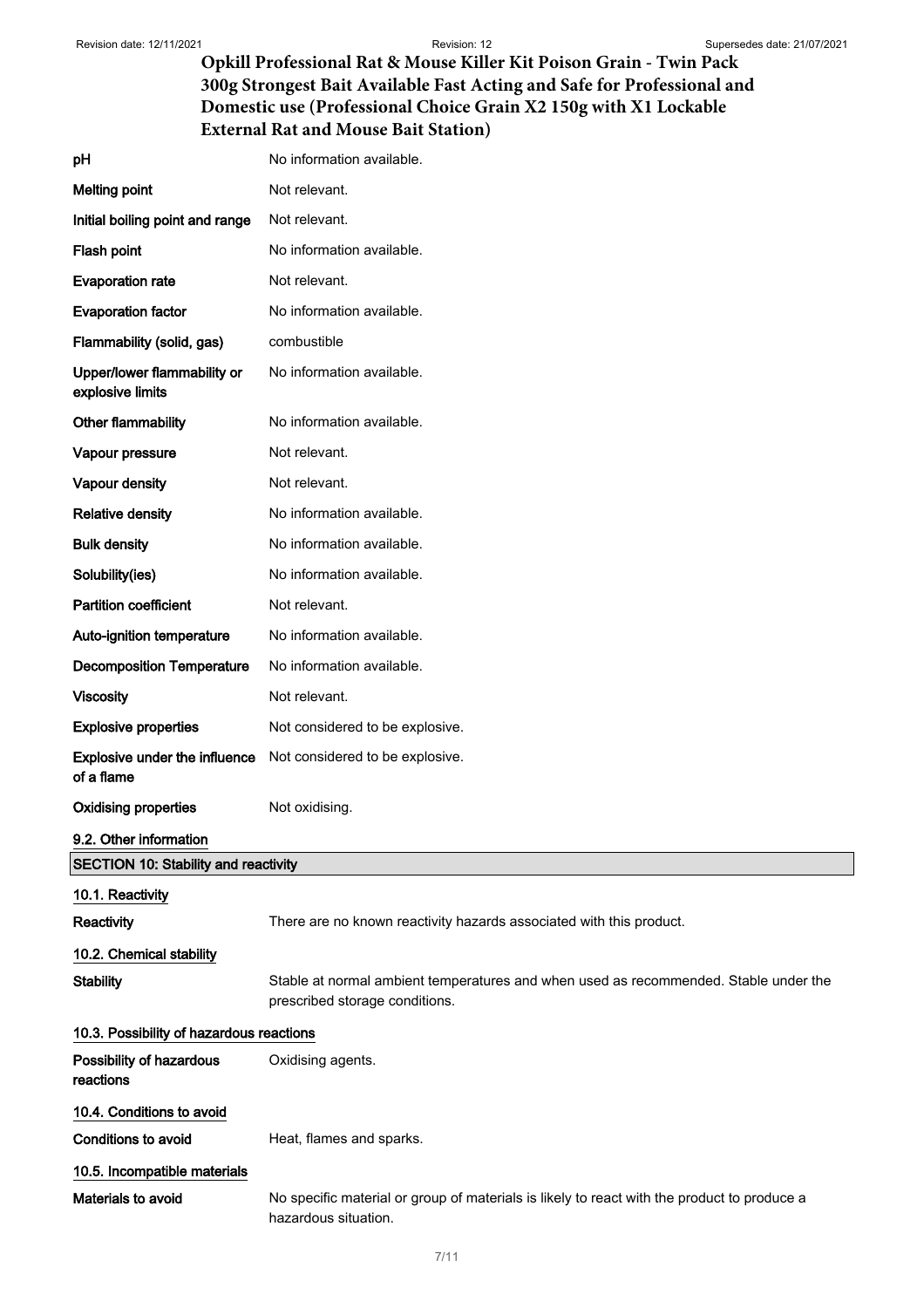## 10.6. Hazardous decomposition products

Hazardous decomposition products Does not decompose when used and stored as recommended. Thermal decomposition or combustion products may include the following substances: Harmful gases or vapours.

| <b>SECTION 11: Toxicological information</b>                         |                                                                                                                |  |
|----------------------------------------------------------------------|----------------------------------------------------------------------------------------------------------------|--|
| 11.1. Information on toxicological effects                           |                                                                                                                |  |
| Acute toxicity - oral                                                |                                                                                                                |  |
| Notes (oral LD <sub>50</sub> )                                       | >2000 mg/kg                                                                                                    |  |
| Acute toxicity - dermal                                              |                                                                                                                |  |
| Notes (dermal LD <sub>50</sub> )                                     | >2000 mg/kg                                                                                                    |  |
| Acute toxicity - inhalation<br>Notes (inhalation LC <sub>50</sub> )  | $>5$ mg/l (Dust)                                                                                               |  |
| Skin corrosion/irritation<br>Animal data                             | Based on available data the classification criteria are not met.                                               |  |
| Serious eye damage/irritation<br>Serious eye damage/irritation       | Based on available data the classification criteria are not met.                                               |  |
| <b>Respiratory sensitisation</b><br><b>Respiratory sensitisation</b> | Based on available data the classification criteria are not met.                                               |  |
| <b>Skin sensitisation</b><br><b>Skin sensitisation</b>               | Based on available data the classification criteria are not met.                                               |  |
| Germ cell mutagenicity<br>Genotoxicity - in vitro                    | Based on available data the classification criteria are not met.                                               |  |
| Carcinogenicity<br>Carcinogenicity                                   | Based on available data the classification criteria are not met.                                               |  |
| <b>IARC</b> carcinogenicity                                          | None of the ingredients are listed or exempt.                                                                  |  |
| Reproductive toxicity                                                |                                                                                                                |  |
| Reproductive toxicity - fertility                                    | Based on available data the classification criteria are not met.                                               |  |
| Reproductive toxicity -<br>development                               | Contains an ingredient listed as: Reprotoxic                                                                   |  |
| Specific target organ toxicity - single exposure                     |                                                                                                                |  |
| STOT - single exposure                                               | Not classified as a specific target organ toxicant after a single exposure.                                    |  |
| Specific target organ toxicity - repeated exposure                   |                                                                                                                |  |
| STOT - repeated exposure                                             | STOT RE 2 - H373 May cause damage to organs through prolonged or repeated exposure.                            |  |
| <b>Aspiration hazard</b>                                             |                                                                                                                |  |
| <b>Aspiration hazard</b>                                             | Not relevant. Solid.                                                                                           |  |
| <b>General information</b>                                           | The severity of the symptoms described will vary dependent on the concentration and the<br>length of exposure. |  |
| Inhalation                                                           | Unlikely to be hazardous in normal use.                                                                        |  |
| Ingestion                                                            | See section 4 - First Aid                                                                                      |  |
| Skin contact                                                         | Skin irritation should not occur when used as recommended.                                                     |  |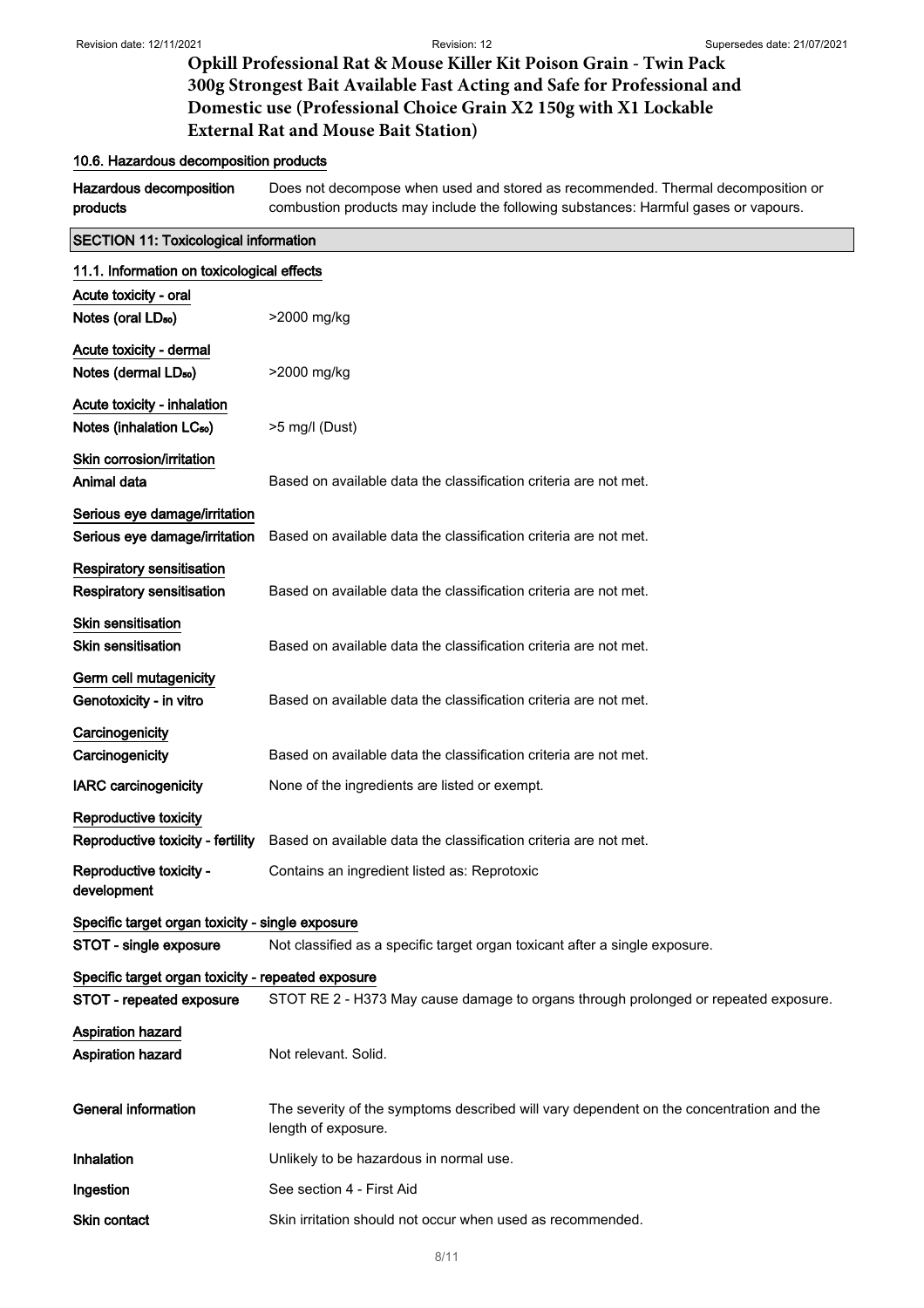| Revision date: 12/11/2021                                                                                                                   | Revision: 12<br>Supersedes date: 21/07/2021                                                                                                                                                       |  |  |
|---------------------------------------------------------------------------------------------------------------------------------------------|---------------------------------------------------------------------------------------------------------------------------------------------------------------------------------------------------|--|--|
|                                                                                                                                             | Opkill Professional Rat & Mouse Killer Kit Poison Grain - Twin Pack                                                                                                                               |  |  |
| 300g Strongest Bait Available Fast Acting and Safe for Professional and<br>Domestic use (Professional Choice Grain X2 150g with X1 Lockable |                                                                                                                                                                                                   |  |  |
|                                                                                                                                             | <b>External Rat and Mouse Bait Station)</b>                                                                                                                                                       |  |  |
| Eye contact                                                                                                                                 | Should not cause eye irritation.                                                                                                                                                                  |  |  |
| Route of exposure                                                                                                                           | Ingestion Inhalation Skin and/or eye contact                                                                                                                                                      |  |  |
| <b>Toxicity of ingredients</b>                                                                                                              | Denatonium Benzoate: LD50 Oral (Rat) = 584 mg/kg LC50 (Rat) 4h: >8.7 mg/l Difenacoum<br>Acute Oral ≤5mg/kg Acute Dermal ≤50mg/kg Acute Inhalation ≤0.05mg/kg (Commission<br>Regulation 2016/1179) |  |  |
| <b>SECTION 12: Ecological information</b>                                                                                                   |                                                                                                                                                                                                   |  |  |
| Ecotoxicity                                                                                                                                 | Not regarded as dangerous for the environment. However, large or frequent spills may have<br>hazardous effects on the environment.                                                                |  |  |
| 12.1. Toxicity                                                                                                                              |                                                                                                                                                                                                   |  |  |
| <b>Toxicity</b>                                                                                                                             | Based on available data the classification criteria are not met.                                                                                                                                  |  |  |
| 12.2. Persistence and degradability                                                                                                         |                                                                                                                                                                                                   |  |  |
|                                                                                                                                             | Persistence and degradability The degradability of the product is not known.                                                                                                                      |  |  |
| 12.3. Bioaccumulative potential                                                                                                             |                                                                                                                                                                                                   |  |  |
| Bioaccumulative potential                                                                                                                   | No data available on bioaccumulation.                                                                                                                                                             |  |  |
| <b>Partition coefficient</b>                                                                                                                | Not relevant.                                                                                                                                                                                     |  |  |
| 12.4. Mobility in soil                                                                                                                      |                                                                                                                                                                                                   |  |  |
| <b>Mobility</b>                                                                                                                             | No data available.                                                                                                                                                                                |  |  |
| 12.5. Results of PBT and vPvB assessment                                                                                                    |                                                                                                                                                                                                   |  |  |
| 12.6. Other adverse effects                                                                                                                 |                                                                                                                                                                                                   |  |  |
| Other adverse effects                                                                                                                       | Toxic to mammals, including domesticated animals and birds if ingested. Exposure of non-<br>target animals should be prevented.                                                                   |  |  |
| <b>Toxicity of ingredients</b>                                                                                                              | Difenacoum<br>Daphnia EC50/48Hr = 0.91 mg/l Rainbow trout LC50/96Hr = 0.33 mg/l                                                                                                                   |  |  |
| <b>SECTION 13: Disposal considerations</b>                                                                                                  |                                                                                                                                                                                                   |  |  |
| 13.1. Waste treatment methods                                                                                                               |                                                                                                                                                                                                   |  |  |
| <b>General information</b>                                                                                                                  | This material and its container must be disposed of in a safe way.                                                                                                                                |  |  |
| <b>Disposal methods</b>                                                                                                                     | Dispose of in accordance with applicable regional, national, and local laws and regulations.<br>Dispose of Contaminated packaging as unused product unless fully cleaned.                         |  |  |
| <b>Waste class</b>                                                                                                                          | Waste disposal key number from EWC is 20 01 19 (Pesticides)                                                                                                                                       |  |  |
| <b>SECTION 14: Transport information</b>                                                                                                    |                                                                                                                                                                                                   |  |  |
| General                                                                                                                                     | The product is not covered by international regulations on the transport of dangerous goods<br>(IMDG, IATA, ADR/RID).                                                                             |  |  |
| 14.1. UN number                                                                                                                             |                                                                                                                                                                                                   |  |  |
| Not applicable.                                                                                                                             |                                                                                                                                                                                                   |  |  |
| 14.2. UN proper shipping name                                                                                                               |                                                                                                                                                                                                   |  |  |
| Not applicable.                                                                                                                             |                                                                                                                                                                                                   |  |  |
| 14.3. Transport hazard class(es)                                                                                                            |                                                                                                                                                                                                   |  |  |
| No transport warning sign required.                                                                                                         |                                                                                                                                                                                                   |  |  |

# 14.4. Packing group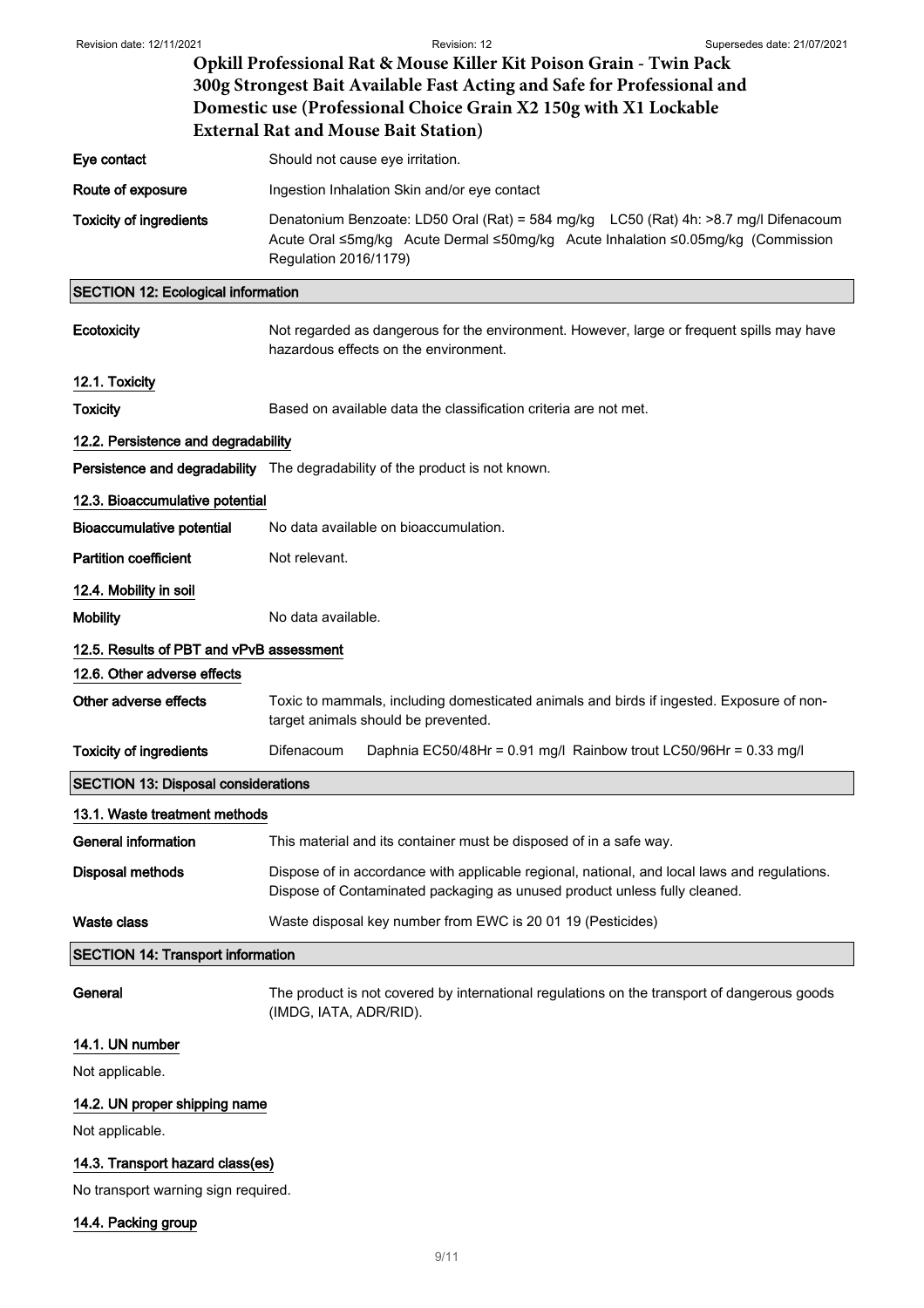Not applicable.

### 14.5. Environmental hazards

Environmentally hazardous substance/marine pollutant

No.

14.6. Special precautions for user

Not applicable.

### 14.7. Transport in bulk according to Annex II of MARPOL and the IBC Code

Transport in bulk according to Not applicable. Annex II of MARPOL 73/78 and the IBC Code

#### SECTION 15: Regulatory information

#### 15.1. Safety, health and environmental regulations/legislation specific for the substance or mixture

| <b>National regulations</b> | Health and Safety at Work etc. Act 1974 (as amended).<br>The Carriage of Dangerous Goods and Use of Transportable Pressure Equipment<br>Regulations 2009 (SI 2009 No. 1348) (as amended) ["CDG 2009"].<br>EH40/2005 Workplace exposure limits.     |
|-----------------------------|----------------------------------------------------------------------------------------------------------------------------------------------------------------------------------------------------------------------------------------------------|
| EU legislation              | Regulation (EC) No 1907/2006 of the European Parliament and of the Council of 18<br>December 2006 concerning the Registration, Evaluation, Authorisation and Restriction of<br>Chemicals (REACH) (as amended).                                     |
|                             | Commission Regulation (EU) No 2015/830 of 28 May 2015.<br>Regulation (EC) No 1272/2008 of the European Parliament and of the Council of 16<br>December 2008 on classification, labelling and packaging of substances and mixtures (as<br>amended). |

### 15.2. Chemical safety assessment

No chemical safety assessment has been carried out.

## Inventories

### EU - EINECS/ELINCS

None of the ingredients are listed or exempt.

## SECTION 16: Other information

| Abbreviations and acronyms<br>used in the safety data sheet | ADR: European Agreement concerning the International Carriage of Dangerous Goods by<br>Road.             |
|-------------------------------------------------------------|----------------------------------------------------------------------------------------------------------|
|                                                             | ADN: European Agreement concerning the International Carriage of Dangerous Goods by<br>Inland Waterways. |
|                                                             | RID: European Agreement concerning the International Carriage of Dangerous Goods by<br>Rail.             |
|                                                             | IATA: International Air Transport Association.                                                           |
|                                                             | ICAO: Technical Instructions for the Safe Transport of Dangerous Goods by Air.                           |
|                                                             | IMDG: International Maritime Dangerous Goods.                                                            |
|                                                             | CAS: Chemical Abstracts Service.                                                                         |
|                                                             | ATE: Acute Toxicity Estimate.                                                                            |
|                                                             | $LC_{50}$ : Lethal Concentration to 50 % of a test population.                                           |
|                                                             | $LD_{50}$ : Lethal Dose to 50% of a test population (Median Lethal Dose).                                |
|                                                             | EC <sub>50</sub> : 50% of maximal Effective Concentration.                                               |
|                                                             | PBT: Persistent, Bioaccumulative and Toxic substance.                                                    |
|                                                             | vPvB: Very Persistent and Very Bioaccumulative.                                                          |